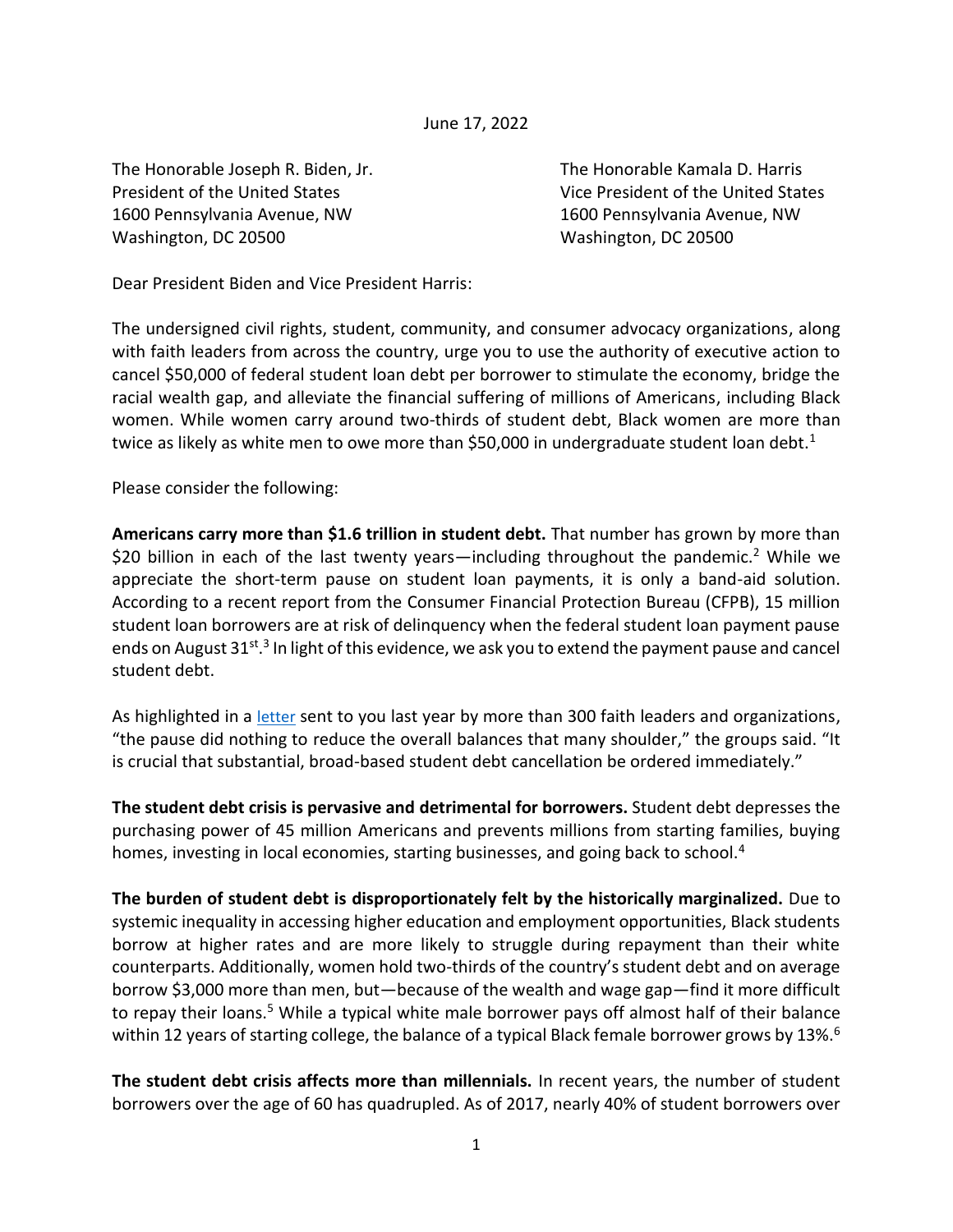the age of 65 were in default. As older borrowers struggle to repay student debt they took out on behalf of their children, grandchildren, and themselves, their Social Security can be garnished. Older borrowers are almost twice as likely to report skipping medical treatment than older consumers without student loans.<sup>7</sup>

**Student debt cancellation will stimulate the economy and benefit all Americans—not just borrowers burdened with debt.** A 2018 Levy Economics Institute report found that student debt cancellation would not only boost GDP, but would also reduce unemployment, producing economic gains that mitigate its budgetary cost. Further analysis suggests cancellation will spur the formation of small businesses and cause an increase in homeownership.<sup>8</sup>

**Limiting cancellation by income will miss huge numbers of borrowers in dire need.** It will also leave millions of borrowers with the exact monthly payment they previously had; thus, negating the purpose of cancellation. Limiting cancellation by income does not target the neediest borrowers, and in fact, will leave a substantial number of them with unaffordable debt, and paired with \$10,000 cancellation penalizes poor people who have worse debt-to-income ratios.

**Cancelling \$50,000 per borrower would help bridge the racial wealth gap.** Student debt is more burdensome for lower-income borrowers, particularly Black and Latino borrowers. Cancellation of \$50,000 would provide immediate relief to more than 75 percent of all borrowers.<sup>9</sup> Cancelling \$10,000 has a negligible impact on the racial wealth gap, as compared to cancelling \$50,000 or more. To truly narrow the widening racial wealth gap, cancelling all student debt or at least \$50,000 would facilitate your larger economic agenda as well.

**After cancellation, additional reform is needed to end the cyclical nature of this crisis.** While we welcome the changes made to income-driven repayment (IDR) by your Administration, the Department of Education needs to address past failures and ensure that program mismanagement by servicers is not repeated. Cancellation of \$50,000 per borrower would help struggling students who may not be covered by IDR or other forms of forgiveness such as Public Service Loan Forgiveness (PSLF).

**Interest rates on loans should be set at zero percent.** Setting the interest payment at zero encourages paying down the principle and discourages paying interest, which has been a barrier to repayment. Eliminating interest rates would eliminate the possibility of interest capitalization, which happens when interest goes unpaid and essentially compounds upon itself. Since interest is charged as a percentage of loan principal balance, capitalization can lead to runaway balance growth. Studies have shown that interest accrual and capitalization can trap student loan borrowers in debt for decades.

**An urgent need and a unique opportunity have converged.** The student debt crisis threatens the transformative power of higher education and the ability to build wealth during one's lifetime.On behalf of the 45 million Americans burdened by student debt, we, the undersigned, ask the Biden-Harris Administration to immediately order across-the-board student debt cancellation.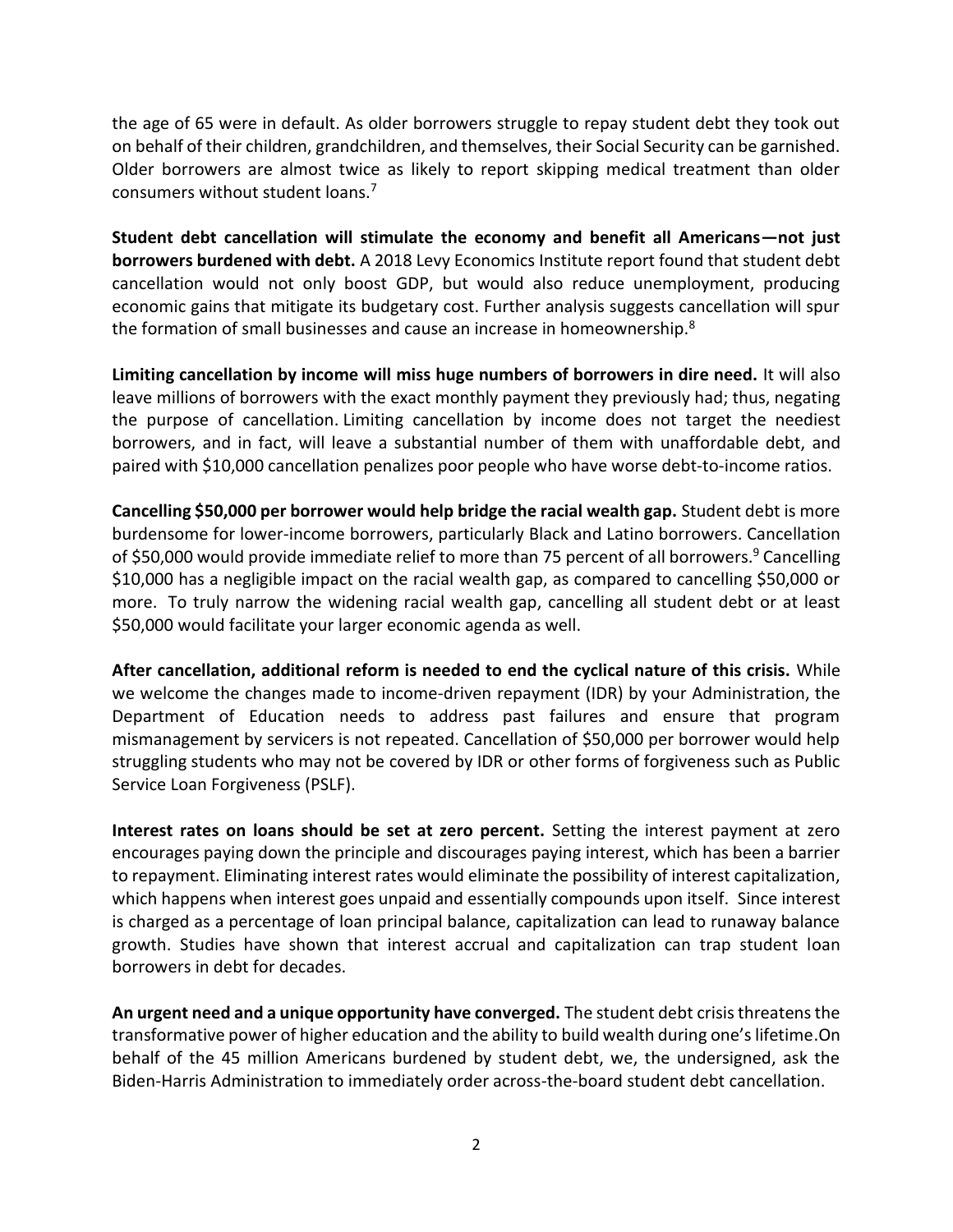Sincerely, The undersigned.

1000 Women Strong Alpha Phi Alpha Fraternity Inc. American Baptist College American Federation of Teachers Americans for Financial Reform Education Fund Association of Young Americans (AYA) Benedict College Catholic Charities of NE KS Center for Responsible Lending Church WORLD SERVICE Clinton College Cooperative Baptist Fellowship Education Trust First Baptist Church/MPAC General Board of Church and Society of the United Methodist Church Harris-Stowe State University HBCU Collective Hip Hop Caucus Interdenominational Theological Center International Association of Machinists and Aerospace Workers Iota Phi Theta Fraternity Inc. Kappa Alpha Psi Fraternity Inc. Knoxville Leadership Foundation Lane College Langston University Leadership Conference on Civil and Human Rights Lee Miles Hunger Center Links, Incorporated Louisiana Budget Project Marsalis Avenue Baptist Church

Mecklenburg County Sheriff Office MoveOn **NAACP** National Action Network Washington Bureau National Baptist Convention National Coalition on Black Civic Participation National Council of Negro Women National Women's Law Center National Education Association NC Coalition for Responsible Lending NoCap Phi Beta Sigma Fraternity Inc. Pilgrim United Church of Christ Quad Cities Interfaith Sigma Gamma Rho Sorority Inc. Southern New England Conference, United Church of Christ Student Borrower Protection Center Student Debt Crisis Center Tuskegee University UNC Charlotte School of Architecture United Auto Workers United Church of Christ, Justice and Local Church Ministries United Methodist Clergy Urban League of the Central Carolinas Vega Family Foundation Virginia Union University Voices for Progress We the 45M Wesley Memorial United Methodist Church Young Invincible